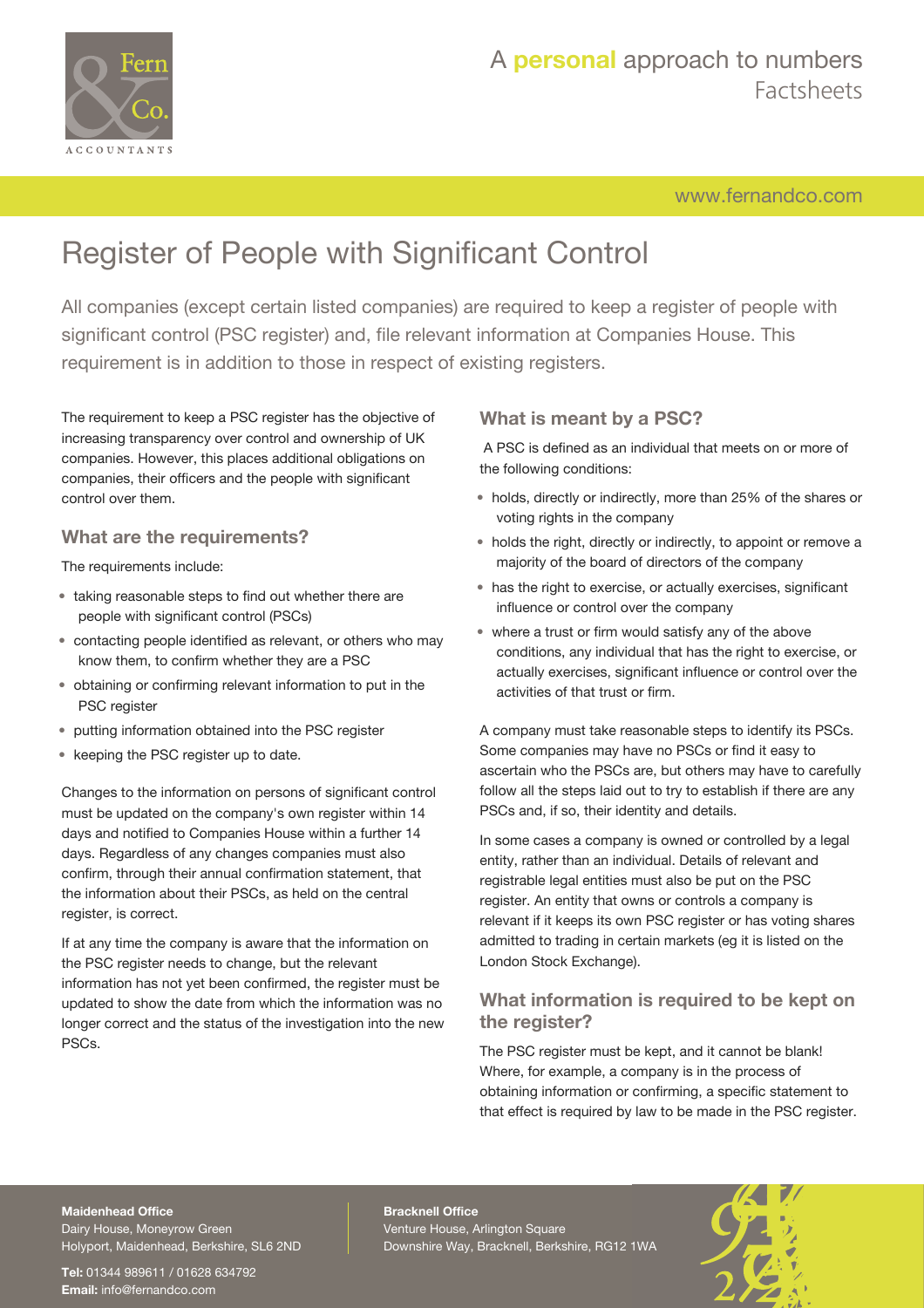

## A **personal** approach to numbers Factsheets

#### [www.fernandco.com](http://www.fernandco.com)

New information must be entered on your company's PSC register within 14 days and filed with Companies House within a further 14 days. Failure to comply with these requirements is a criminal offence.

The particulars of a relevant individual that are required to be obtained and confirmed for inclusion in a company's PSC register include:

- their name
- their date of birth
- their nationality
- the country, state (or part of the UK) in which the PSC usually resides
- a service address
- their usual residential address (if different to the service address)
- the date on which the individual became a PSC in relation to the company
- the nature of the PSC's control over the company using the official wording
- any restrictions on disclosing the PSC's information that are in place.

A specific statement is also required in the PSC register if you believe the company has no PSCs.

Information about a PSC must be confirmed before you enter it on the PSC register. Information can be treated as confirmed if the PSC:

- supplied the information or was aware the information was being provided
- has been asked to confirm that the information is correct and has done so
- has previously confirmed the information and there is no reason to believe it has changed.

#### **Do PSCs have any obligations?**

There are a number of legal obligations on a PSC. For example, a relevant individual that does not respond to requests for PSC information may be committing a criminal offence. A company is also entitled to apply restrictions to shares or rights in the company held by the individual who is not responding.

#### **Is information held on the PSC register publicly available?**

Almost all of the information on the central PSC register is available to the public. The only information that will not be available is the PSC's usual residential address (unless this has been supplied as the service address) and the day of the PSC's date of birth. The PSC register that you keep must be available for public inspection, but you should not provide the usual residential address of any PSC when it is inspected or a copy is requested.

If you choose to keep your PSC register only at Companies House then all of the information that would otherwise appear in the company's PSC register will be available publicly. This means your PSC's full date of birth will appear, but the residential address will still be suppressed.

In exceptional circumstances (where there is a serious risk of violence or intimidation) there is a regime for suppressing all information relating to the PSC from the PSC register and the central register for public inspection or for preventing their residential address being shared with credit rating agencies.

Of course all of the information will be available to law enforcement agencies and Companies House will supply information regarding residential addresses and dates of birth to credit reference agencies and certain public authorities in certain circumstances.

### **Maidenhead Office**

Dairy House, Moneyrow Green Holyport, Maidenhead, Berkshire, SL6 2ND

**Tel:** 01344 989611 / 01628 634792 **Email:** [info@fernandco.com](mailto:info@fernandco.com)

**Bracknell Office** Venture House, Arlington Square Downshire Way, Bracknell, Berkshire, RG12 1WA